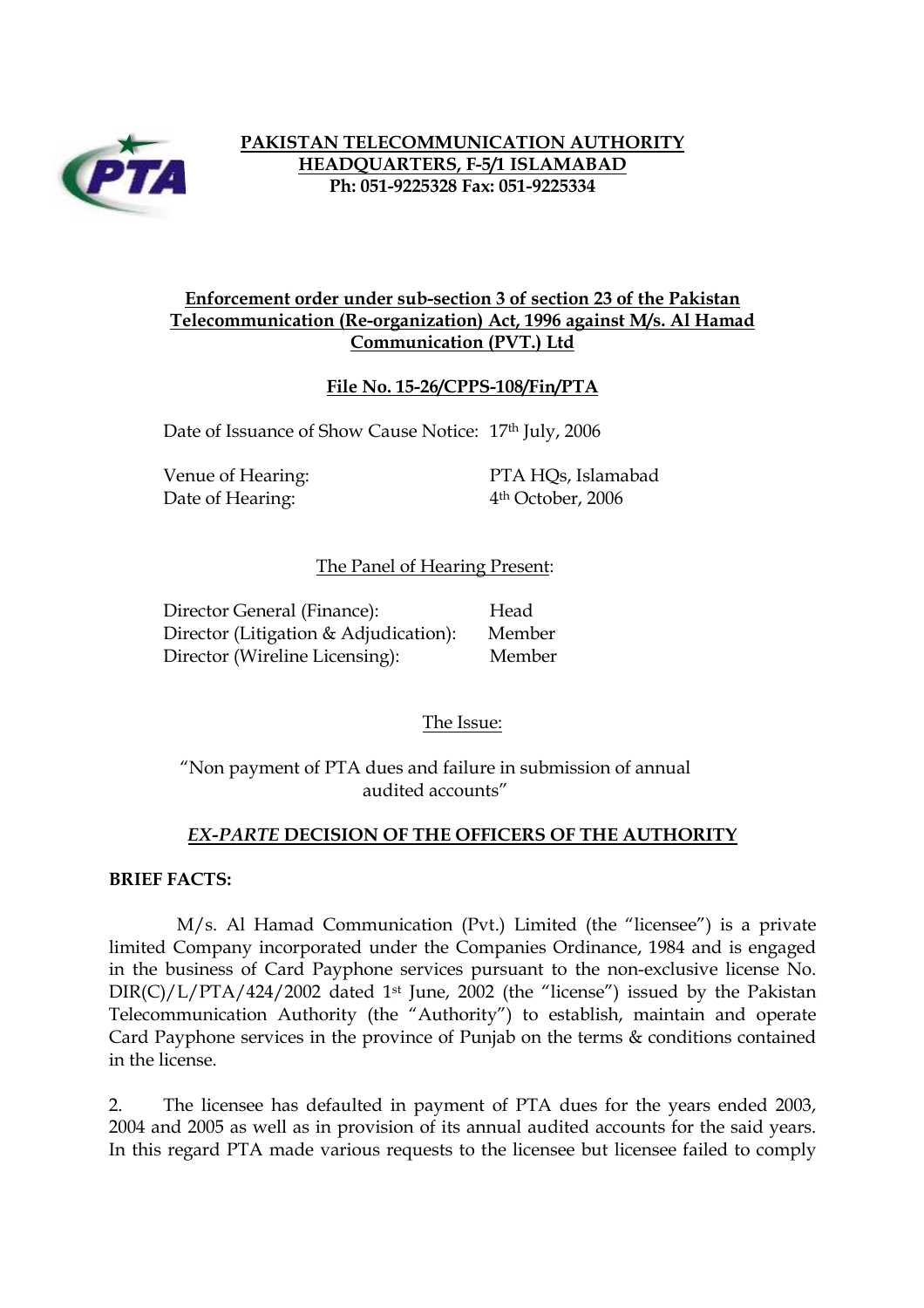with the same. As the licensee has neither submitted its annual audited accounts nor deposited its Annual License Fee for the years 2003-04 and 2004-05 amounting to Rs. 500,000/-, a Show Cause Notice (the "Notice") dated 17th July, 2006 under section 23 of the Act was issued to it requiring it to comply with the same within seven days and also submit written reply to the Notice within thirty (30) days of the issuance of the Notice and explain as to why the license should not be suspended, terminated or any other enforcement order should not be passed under section 23 of the Act against the licensee.

3. The aforesaid Notice was received back undelivered. Again the said Show Cause Notice was sent at another address available in record, which also received back undelivered. As the Notices were sent at the addresses available in record but both the Notices received back undelivered, therefore, Hearing Notice dated 22nd September, 2006 was issued at the addresses of the company and also to all Directors of the company for requiring them to attend the hearing dated 4th October, 2006. This time notices were not received back undelivered, hence, presumed that these notices have been served on the company and its Directors. However, neither the licensee nor any of its Directors attended the aforementioned hearing on the fixed date.

4. Therefore, the Panel has no option but to proceed with the hearing ex-parte on the basis of available record.

(a). The licensee was obliged under conditions 3.1(b) and 3.2 of the license and sub-regulation (2), (3), (4) and (5) of Regulation 7 of Card payphone Regulations, 2004 to pay annual license fee to the Authority. The said condition of license and regulations are reproduced as under:

#### **License**

- *3.1 The licensee shall pay the following fees to the Pakistan Telecommunication Authority:* 
	- *a) A sum of Rs. 300,000/-initial license fee for obtaining this license, and*
	- *b) An annual license fee @ 2% of gross revenue, from the licensed services, during the preceding financial year of the licensee, or 50% of initial license fee whichever is higher, payable within 120 days of the close of financial year of the licensee. The fee shall be calculated after deducting from the gross revenue, the corresponding call charges paid to the fixed line operator and duties / taxes paid to the government, during the preceding financial year. The audited accounts of the licensee shall contain the figures and information for the calculation.*
- *3.2 The licensee shall be liable to pay penalty of 10% on the amounts outstanding, if dues are not paid within 120 days of the close of financial year with effect from the issuance date of this license.*

#### **Card Payphone Regulations, 2004**

*((2) The licensee shall make payment of the annual license fee to the Authority in arrears but not later than 120 days of the close of financial year of the licensee.*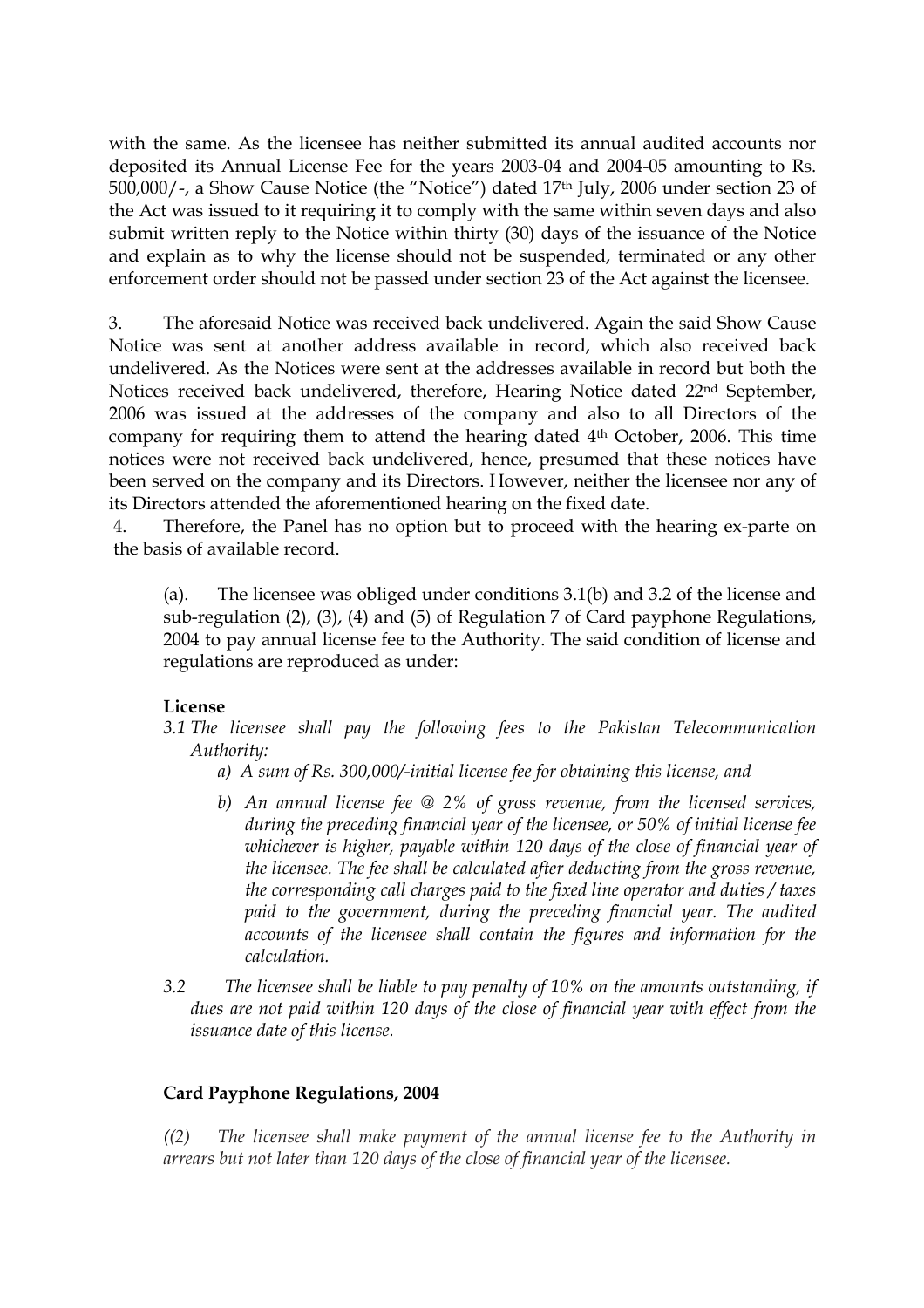*(3) The licensee shall be liable to pay a penalty @10% per month on the outstanding amounts if the dues are not paid within due date.* 

*(4) All payments to the Authority shall be made through bank draft or pay order or credited to the Bank Account of the Authority as specified by the Authority.* 

*(5) The Annual License Fee shall be paid not later than ninety (90) days after the closing date of the fiscal year of the licensee, according to its audited annual account. The licensee shall be responsible for the submission of annual financial statements indicating all business conducted in Pakistan during the preceding fiscal year and this statement shall be submitted to the Authority by the last day of the first quarter of the following fiscal year.*

(b) The Authority has been making repeated requests to the licensee vide various letters including letters dated 5th July, 2003, 29th November, 2004, 29th December, 2004 15th April, 2005, 9th May, 2005 15th June, 2005, 2005, 23rd August, 2005, 12th September, 2005 whereby required the licensee to make the payments, but the licensee never responded to these letters nor deposited PTA dues which constitute sheer disregard to the writ of the Authority. Even Regional Director Lahore also requested the licensee vide letter dated 10<sup>th</sup> September, 2003 and 9<sup>th</sup> April, 2004 to clear PTA dues, but licensee did not bother to reply positively. There are also reports against the licensee that it has failed to redress complaints forwarded to it. PTA has made its reasonable efforts to contact the licensee, but failed to contact.

(c). Foregoing factors led the panel to believe that the Licensee is not traceable who has either closed its operations or offices without informing the Authority. The Notices issued to Licensee have been received back undelivered, whereas hearing notices have been served on the Directors of the company but neither the licensee nor any of its Directors attended the hearing establishing an irresponsible attitude of the licensee towards the writ of the Authority.

# **5. ORDER**

5.1. Keeping in view the above mentioned facts coupled with the available record, the Panel hereby decides to proceed *ex-parte* against the licensee by passing the following enforcement order:

- (a) License of M/s. Al Hamad Communication (Pvt) Ltd is hereby suspended and PTCL is directed to terminate forthwith all telecom facilities extended to the licensee.
- (b). M/s. Al Hamad Communication (Pvt) Ltd is directed to deposit all payable dues including Rs. 500,000/- ALF upto 2003-2004 and submit AAAs within three months, at which its license will be restored.